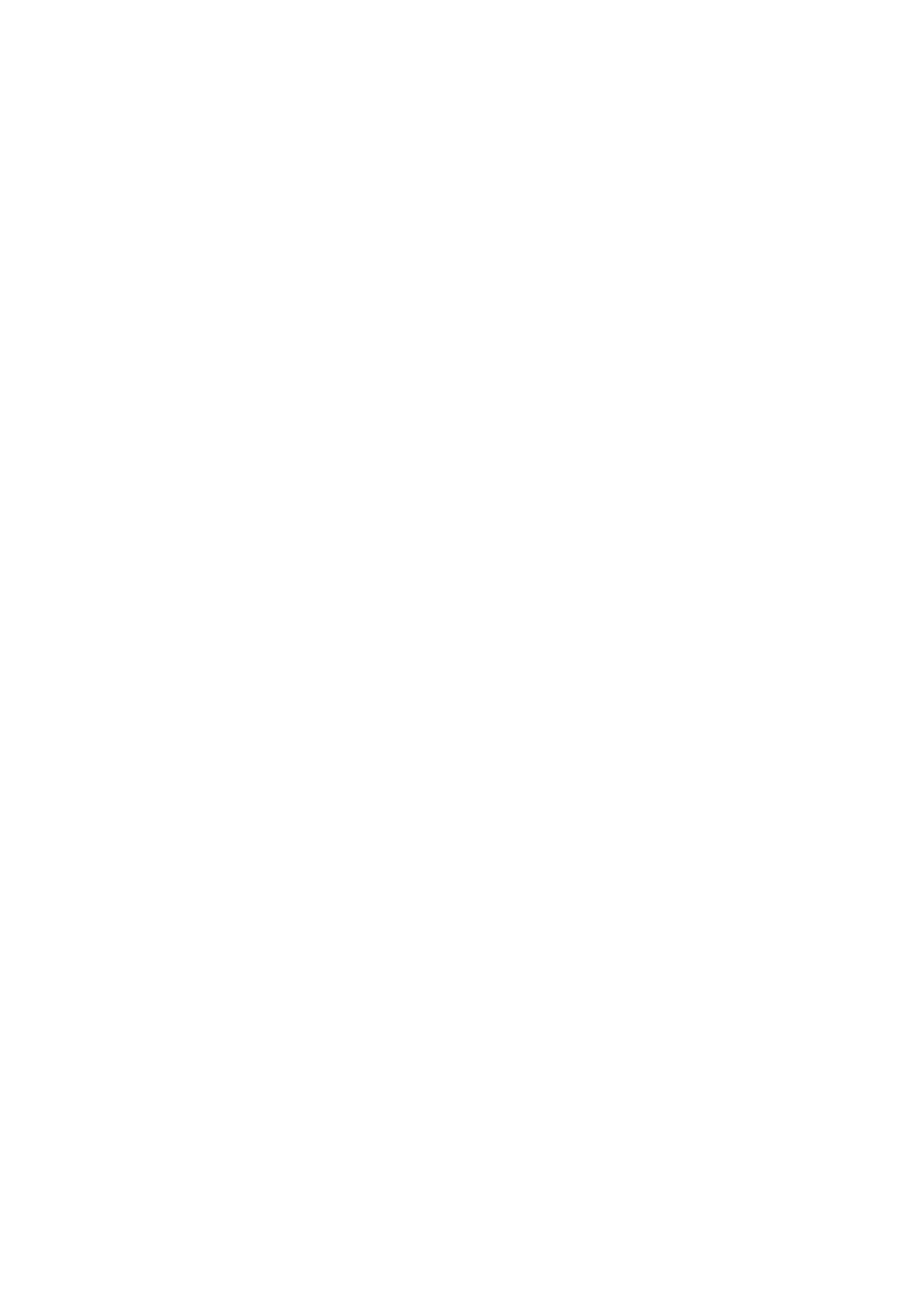## **Table of Contents**

|    |               |                                          | $\mathbf{1}$   |
|----|---------------|------------------------------------------|----------------|
| 2. |               |                                          | 3              |
|    | 2.1           |                                          | 3              |
|    | $2.2^{\circ}$ | Force, Strength and Approach to Policing | $\overline{3}$ |
|    | $2.3 -$       |                                          | 5              |
|    | 2.4           |                                          | 7              |
| 3. |               |                                          | 11             |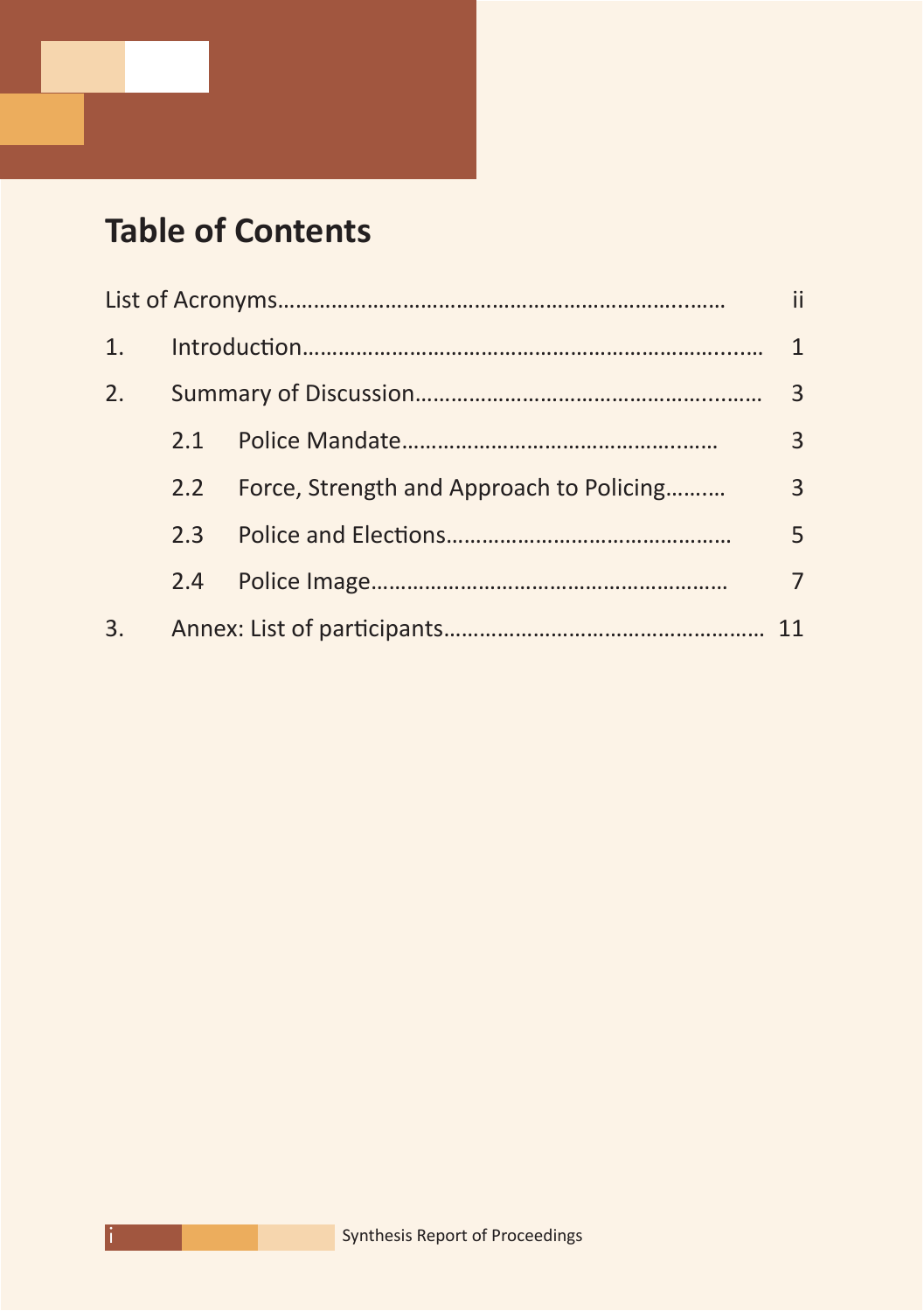## **List of Acronyms**

| <b>ACODE</b> | Advocates Coalition for Development and Environment |
|--------------|-----------------------------------------------------|
| <b>AIGP</b>  | <b>Assistant Inspector General of Police</b>        |
| <b>CBS</b>   | <b>Central Broadcasting Services</b>                |
| <b>CHOGM</b> | <b>Commonwealth Heads of Government Meeting</b>     |
| <b>CID</b>   | <b>Criminal Investigation Directorate</b>           |
| DP           | <b>Democratic Party</b>                             |
| <b>DPP</b>   | Director of Public Prosecution                      |
| <b>ICT</b>   | <b>Information Communication Technology</b>         |
| <b>IPC</b>   | <b>Inter-Party Co-operation</b>                     |
| <b>NRM</b>   | National Resistance Movement                        |
| <b>UPF</b>   | <b>Uganda Police Force</b>                          |
| TTI          | Think Tank Initiative                               |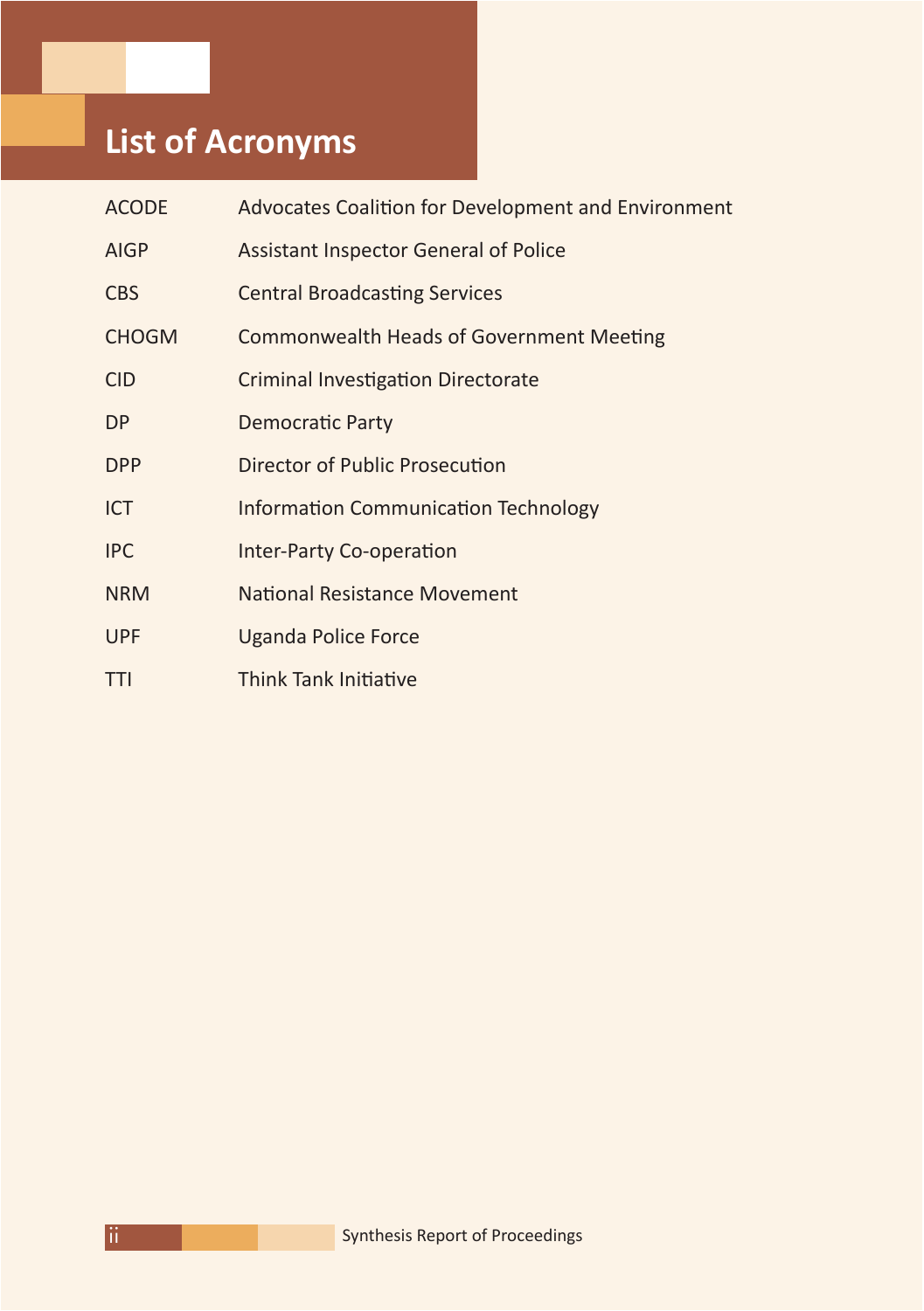## **Introduction**

In recent years, Uganda has experienced violent riots and tensions surrounding elections. With violence reported in the most recent by-elections, the 2011 general elections have the unfortunate potential of erupting into serious violence, particularly in the urban areas.

Uganda is struggling to cope with the shift from two decades of a "no party" to a pluralistic political dispensation. The forthcoming elections will be the third in 30 years to be held under the new pluralist, or multiparty, system. The first, held in 1980, were heavily disputed leading to the launch of a fiveyear guerrilla war that ushered in the present government in 1986. The 2006 elections were marred by violence, charges of rape and treason against the leading presidential challenger, allegations of vote rigging, intimidation of voters, and reported incompetence by the Electoral Commission. They were also affected by a lack of understanding of the system by most voters given that not only were these the first multiparty elections in a long time but also it was the first time that presidential, parliamentary, and (higher) local council elections were being held on the same day. Also, with campaigns dominated by personalities, there was not much by way of serious policy debate for the voters to make properly informed choices.

Furthermore, the country's politics continue to be affected by the memory of the instability and fear experienced under previous regimes. Memories of past insecurity, particularly among the older generation and those in rural areas, mean that for many, stability and peace are more important than development and prosperity. Younger urban voters, on the other hand, are pushing for new opportunities and the hope of a better future.

Kenya's eruption into violence, complete with economic and ethnic undertones, in the immediate aftermath of the December 2007 elections demonstrated the potential even for countries with longer histories of political pluralism and considered relatively stable to unravel.

The deadly riots in Kampala in September 2009 ostensibly relating to the conflict between the central government and the Buganda Kingdom, which led to the continued closure of CBS Radio, should be a wake-up call. The riots, and ethnic tensions in places such as Bunyoro over land and politics, suggest that Uganda is yet to satisfactorily address some underlying grievances amongst various communities and segments of the population.

The fact that Uganda has not experienced a peaceful handover of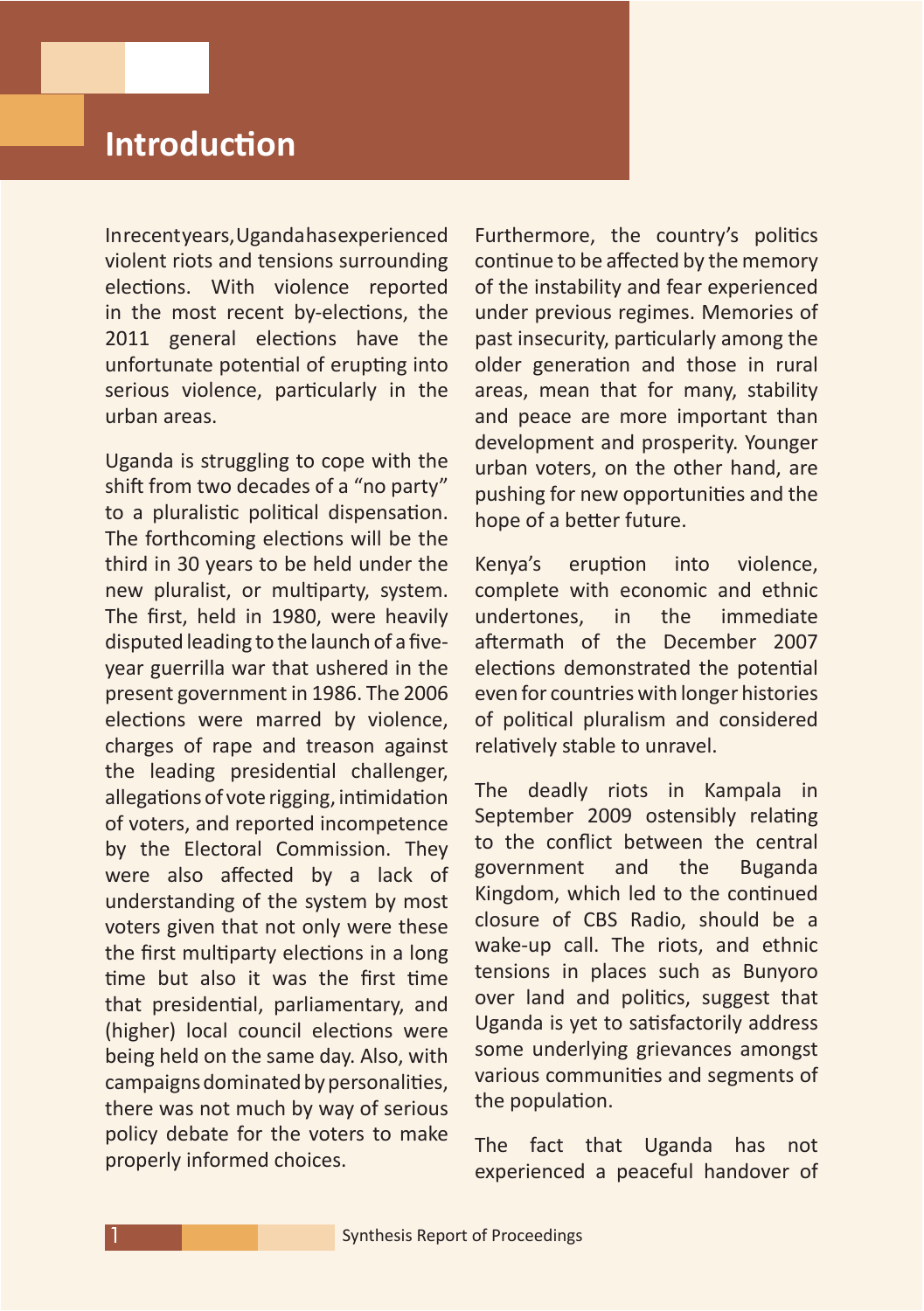### **Introduction**

power since independence combined with the high tensions of the current election cycle, mistrust of the Electoral Commission especially by the opposition, and the recent violence and tension in Buganda and Bunyoro are reason to think that serious and widespread violence around the forthcoming elections is both possible and probable.

The question is: How prepared are the police in ensuring smooth, free, fair, and violence-free elections in 2011? The police mandate is clear (as is well captured in its motto: to protect and serve). The force strength and capacity have been beefed up since the 2006 elections. Still, the image of the police does not look good. The oppositionclaimsthepolicearebiased in favour of the ruling NRM party, while the public thinks the force is as spineless as it is brutal and corrupt. Assistant Inspector General of Police Asan Kasingye led the discussion on these and other related issues at the 6th State of the Nation platform.



*Cover photo: AIGP Kasingye (center) explaining how the Police manpower has been reinforced by training and recruiting more officers into the force since 2006. Looking on is Godber Tumushabe, the CEO of ACODE (left) and Peter Kibazo (right) the session moderator.*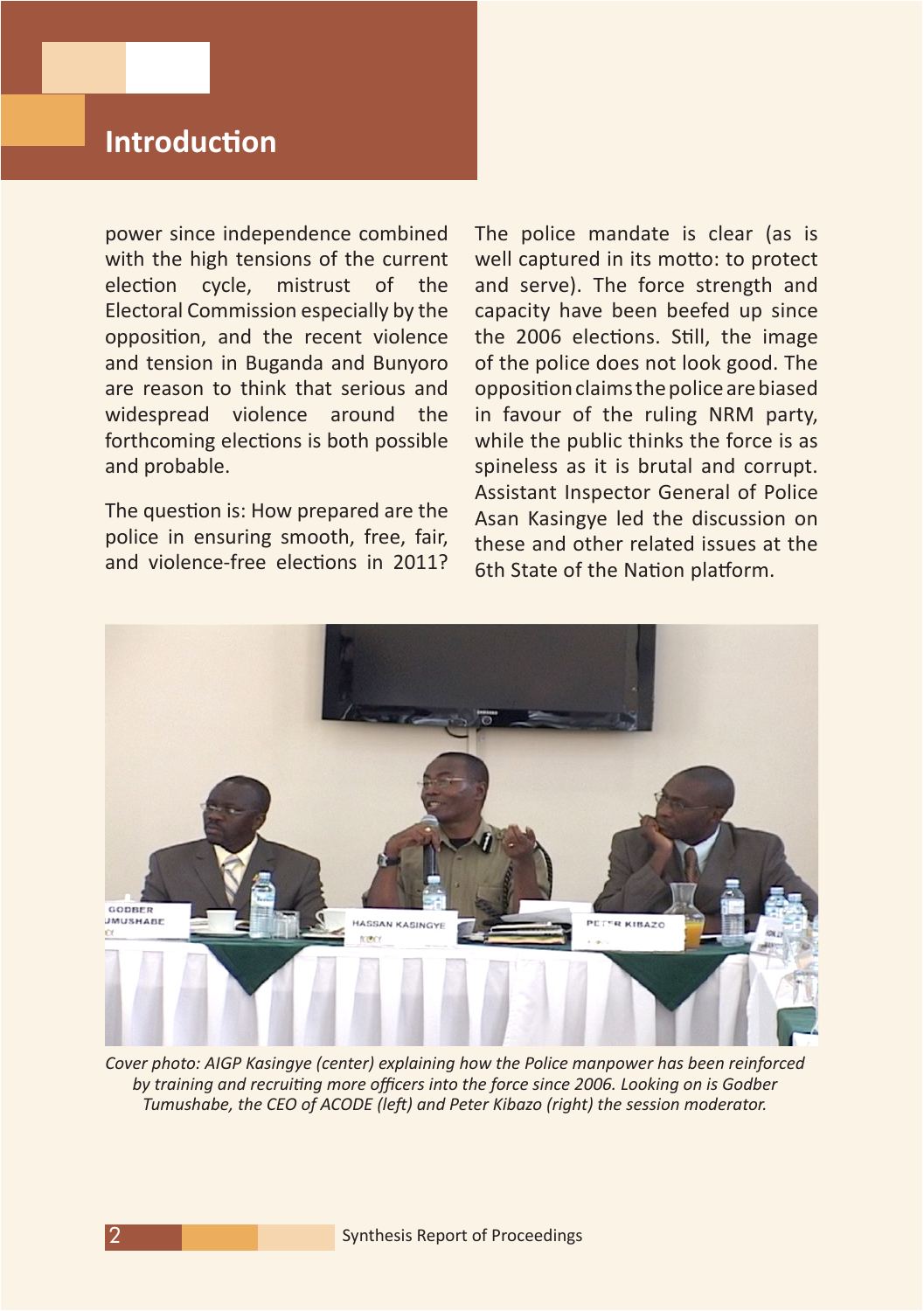#### **Police Mandate**

The Uganda Police Force (UPF) is provided for under Article 211 of the Constitution. Article 212 spells out the functions of the force thus:

- a) To protect life and property;
- b) To preserve law and order;
- c) To prevent and detect crime; and
- d) To cooperate with the civilian authority and other security organs established under [the] Constitution and with the population generally.

It is on the basis of those functions, and the provisions in laws such as the Police Act 2005, that the Uganda Police Force comes in to ensure that the 2011 elections, and elections beyond, are free, fair and non-violent. But why does any country hold elections at all? Assistant Inspector General of Police (AIGP) Kasingye said democracy is crucially about holding regular free and fair elections because governments need to renew their mandate. "Since Uganda has chosen the path of democracy," he said, "we cannot run away from it. This ensures that elected leaders are accountable and can implement their manifestos."

#### **Force, Strength and Approach to Policing**

Different political actors and the general public raised concerns about police staffing levels during the 2006 election season, the police numbers were so low that the "inspector general of police himself and assistant inspectors general became constables at polling centres". In 2006, there were 21,000 polling stations compared to a Police Force whose total strength was 14,000 officers. By the time of the 2011 elections – which peak with presidential, parliamentary and local council polls in February 2011-the UPF will have grown its strength to 38,411. International best practice requires a police-population ratio of 1:500 while the current police numbers in Uganda, boosted as they may be, still fall short at a ratio of about 1:800. Since 2006 the force has trained 480 cadets, 450 regular constables, regularized the administration police, and is regularizing special police constables by training and equipping them. "This shows how police has reinforced manpower to meet the challenges of policing Uganda, including elections," AIGP Kasingye said. "By February 2011 we will have even more specialized officers – in proactive policing, community policing – police who know their mandate and are able to execute it."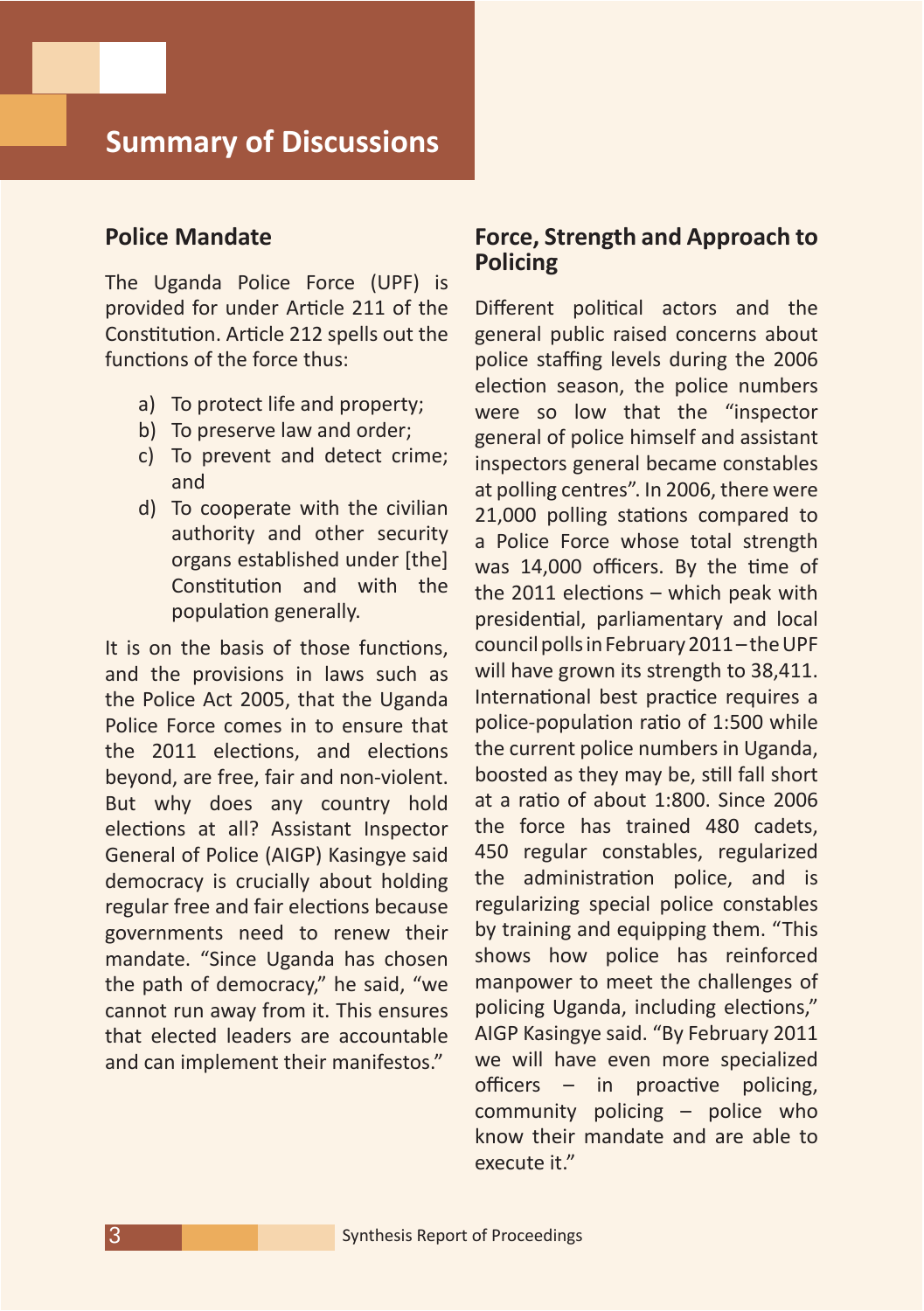Besides expanding its staffing levels, the UPF has increased the number of police posts to 1,000 compared to 671 during the last election cycle. "Even the calibre of officers commanding these police posts is high at the rank of assistant inspector of police," Mr. Kasingye said. "This is a demonstration that we are building capacity." The building of capacity, however, may be having unintended consequences. Reported rifts between the new and the old guard could potentially lead to divisions that may hinder the force's ability to contain any electoral violence.

In any case, the preferred approach is community policing, which is being strengthened to encourage more effective engagement by officers with the public, including political parties. "We have to sensitize the people – what is expected of them, what is expected of the police," said the officer who has been in charge of community policing since 1994.

Police logistics are key to delivering violence-free elections. The officer said the police in Kampala now have patrol cars with hotlines displayed on them. He urged each person to note which vehicle operates in his or her neighbourhood. The aim is to give the signal that the police are present everywhere and are trying to get nearer to the people. Because

a polling centre will be under one constable, the police are working to ensure that those not so deployed can respond to any disturbance much more quickly, Said AIGP Kasingye: "Now we respond in 10 minutes on average. In Kampala, it is less than 5 minutes. This is reassuring." He said the police have the capacity to move by air and by water. "CHOGM helped us." By 2011, if plans are followed, even rural areas will have motorized patrols. The nagging issue, however, is just how efficient can the police be in a place like Kampala where an overwhelming number of homes and businesses have no easily identifiable physical addresses because of decades of failed planning and enforcement of laws and ordinances.

However many the police officers and the number of patrol vehicles are, intelligence is crucial to success. Consequently, Mr. Kasingye said, the intelligence organ of the police – Criminal Intelligence under the Criminal Investigations Directorate (CID) – is being strengthened. "Our patrols must be intelligence-led."

The area of information communications technology, however, is one in which the UPF needs to improve fast because, as a participant pointed out, crime is becoming increasingly ICT-related "but you see no computers at police stations". Although the force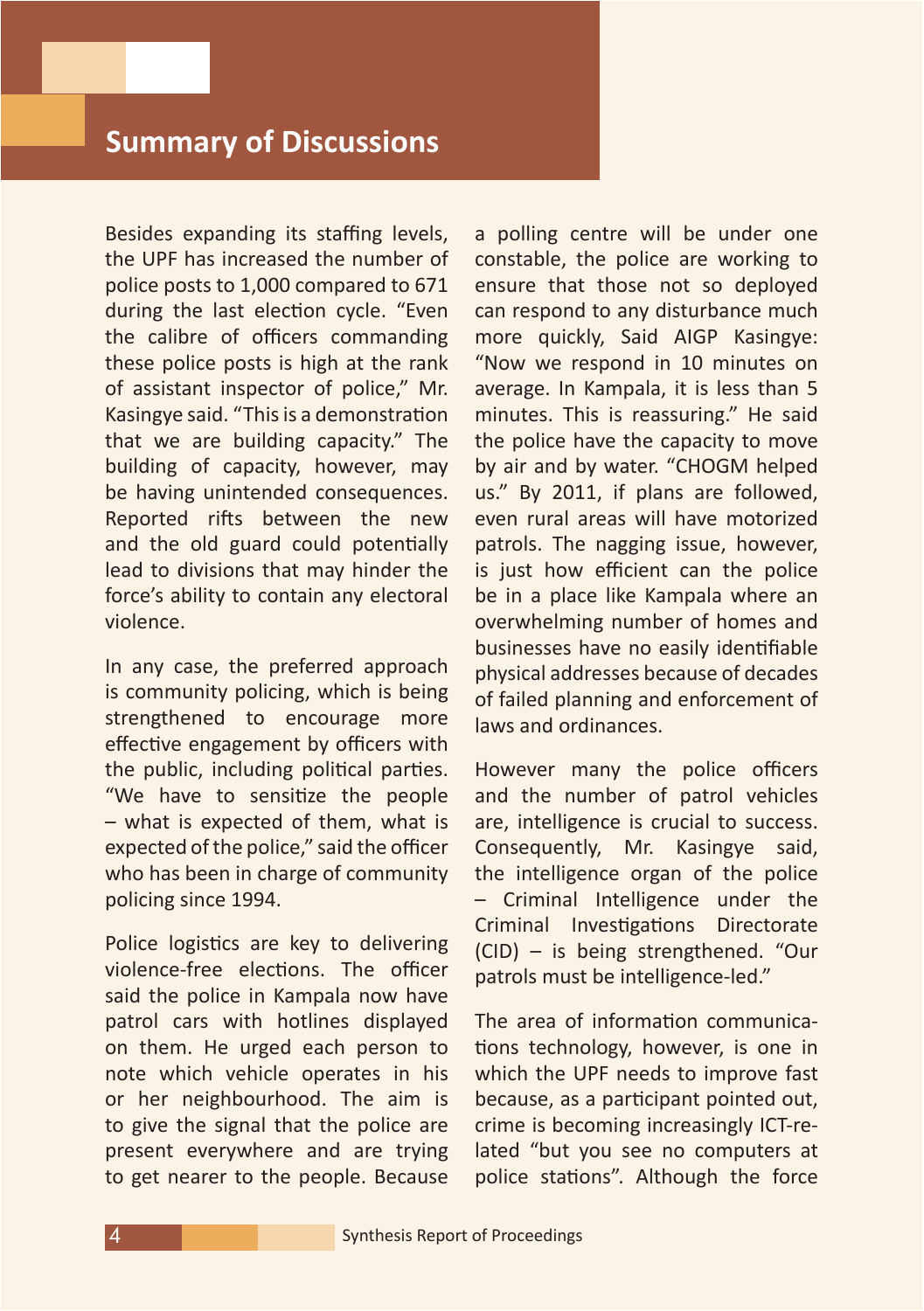has an ICT directorate, it still has a long way to go both at the level of machines and at the level of qualified personnel to run the machines so that information, especially on crime, can be processed quickly. "Intelligence is good but how fast you share it is important," the officer said. "Our systems are still manual." Manual systems combined with very few qualified officers in ICT also means that cyber crime, a new form of crime enabled by improving information technologies, is beyond the UPF capacity to fight effectively. Yet an expanding private sector, which is increasingly reliant on ICT, demands protection from cyber attacks and thefts. Besides, if there is election fiddling that is ICT-based, the police may not be competent enough in investigation, something that could prompt violent reactions from supporters of candidates of parties that feel wronged.

Welfare is yet another dampener to the efforts of the police leadership to turn things around. The low wage rate somewhat encourages corruption. Besides, some of the people the force has recruited may desert over low pay and general poor working conditions. Even some of the innovative solutions the force is trying are yet to bear fruit. With Shs2 billion from the government, the force, following the UPDF example, is just planning to set up police shops across the country.

#### **Police and Elections**

An election is not a one-day event. It is a process with three main stages, any of which could turn violent. There is the period before elections, during elections, and after elections. The featured speaker went on to make some observations on behalf of the UPF.

- Do we have knowledge when elections will be held? Yes, we have the Electoral Commission's roadmap.Presidentialelections will be held in February 2011.
- • Therehasbeenareorganization of polling centres so that each centre does not have more than 800 voters. (Uganda's policepopulation ratio, it is worth repeating here, is 1:800.)
- • Elections are not just the mandate of the Electoral Commission but others as well, say political parties, which are now undergoing primary elections.

In short, the police have not just heard of the 2011 elections. The force has been preparing. Apart from the general steps enumerated earlier, it has trained 150 officers to staff the political and election offences squad in CID. These are officers who understand the electoral law. Each police station in the country now has an officer trained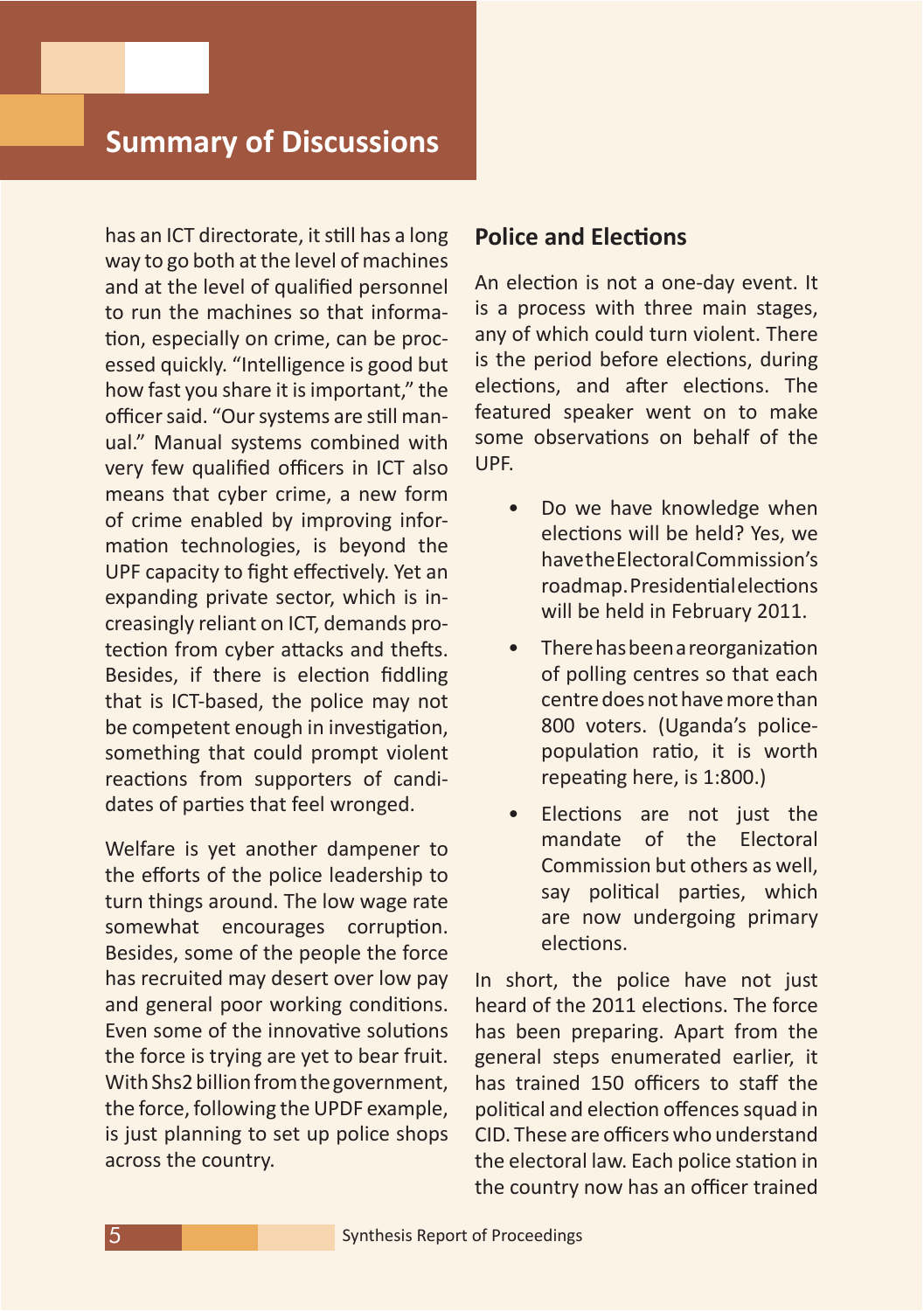in electoral offences, and every one of them is expected to train others at their respective stations. The force was, however, criticized for using the word "squad" because it sounds threatening. "These are squads that have been terrorizing us," a participant said. To which the AIGP responded: I will take this back [to headquarters] but of course we are a force and are organized in squads.

It takes more than a well trained and well equipped police force to help ensure that elections are free. fair, and non-violent. The other important actors are the parties, the Electoral Commission, and the general population. If police personnel do anything wrong, the senior officer said, "we should be held accountable". That also means that candidates for political office should not incite the public saying that if they do not get elected then their supporters should reach for pangas. "The candidates must appeal to their electorate that much as they exercise their mandate, they should not be violent." To the individual parties, he said they should address internal disputes otherwise such wrangles are a recipe for violence. This was in reference to the internal fighting that was then tearing the opposition Democratic Party (DP) apart.

Which is partly why it was suggested that instead of having political and election offences squads, which the opposition is wary of, there should be closer co-operation between the police and political parties. For instance, a committee involving the police and political party representatives could be formed to make it easy for the parties to register complaints. It would be useful for the inspector general of police to kick things off by sitting with the candidates, especially opposition presidential candidates, to assure them that their rights and those of their supporters would be respected and that he would be happy to work with either of them who emerged the winner at the polls. Mr. Kasingye said the police are committed to working with candidates in elections to forestall potentially violent situations.

The question, however, was asked: since we have had election-related violence before, where are the perpetrators? "We should compile all evidence on election violence so that people can be charged," said one speaker. "Torture is an international crime. We could invite [International Criminal Court Prosecutor Luis Moreno] Ocampo here so that we can have sanity." Said Mr. Kasingye, matter of fact: Where are the perpetrators of violence? It is us. The police needs to prosecute them more. The question as to why the force is not prosecuting them more now was left hanging.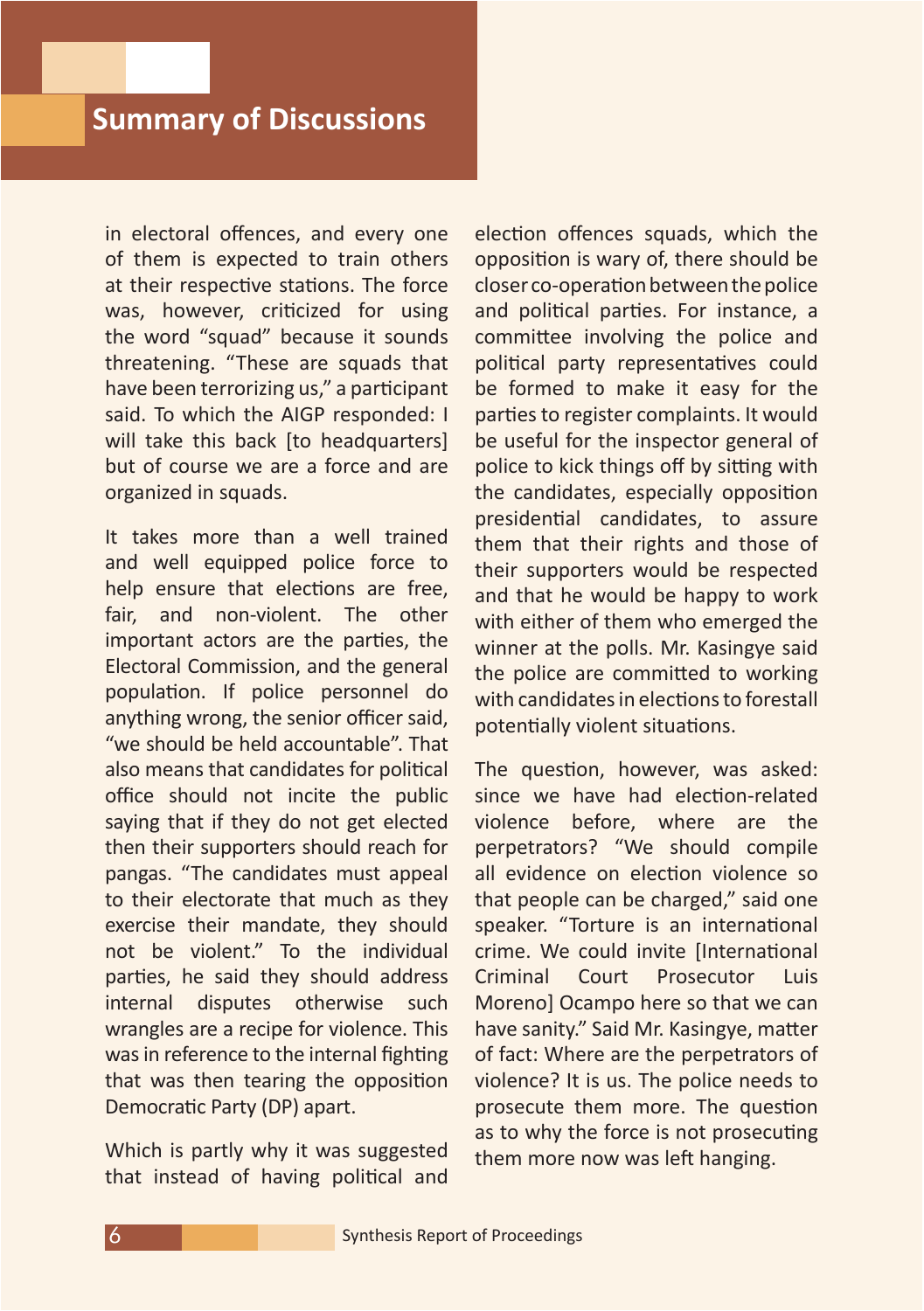#### **Police Image**

To ensure free, fair and violence-free elections, the UPF must not only be neutral it must be seen to be neutral and well regarded by the different parties and their supporters. A persistent public perception of the police, however, is that of an armed force biased against the political opposition, and one when confronted with any public disturbance is so weakkneed it has to call in the army which comes and takes over operations. That is a characterization that AIGP Kasingye disputed. Despite his protestations, some members of the State of the Nation Platform emphasized that the police should support but not block the people's exercise of constitutionally guaranteed rights, especially the right to dissent through assembling to hold public demonstrations. Police should escort political demonstrators but not clobber them and fire tear gas canisters into their midst. "If you want a first class jet," one member said wryly, "you should also want first-class democracy."

The UPF was particularly castigated for violently dispersing a peaceful demonstration of women of the Inter-Party Co-operation (IPC) outside the Electoral Commission headquarters demanding the resignation of electoral commissioners for their alleged incompetence and bias in favour of the ruling NRM party. In his rebuttal,

Mr. Kasingye said the inspector general met with the IPC women after their follow-up demonstration, this time at Parliament Buildings. He said both sides agreed to less confrontation and the upholding of the demonstrators' rights. The meeting was also about getting to understand the IPC women's agenda. "We have asked the DPP to drop charges against these IPC women," he said. In some ways this is a good example of why the police and other Ugandans, especially those who do not support the government, should interact more.

The question of public demonstrations, however and the police's handling of them could not go away. Participants questioned the need for prior notification of the police before a public demonstration can take place and the related police requirement that if permission is given demonstrations can only take place outside of the central business district in places such as the Kololo Independence Grounds, popularly known as Kololo Airstrip. "People need to make a point by demonstrating in places where they can be seen," one member said. "This is a constitutional right." The question of going to Kyambogo, Kololo is no more, the AIGP said. "What we want is notification – where are you starting from, where are you going, is there another function going on?" He then referenced the divisions in DP thus: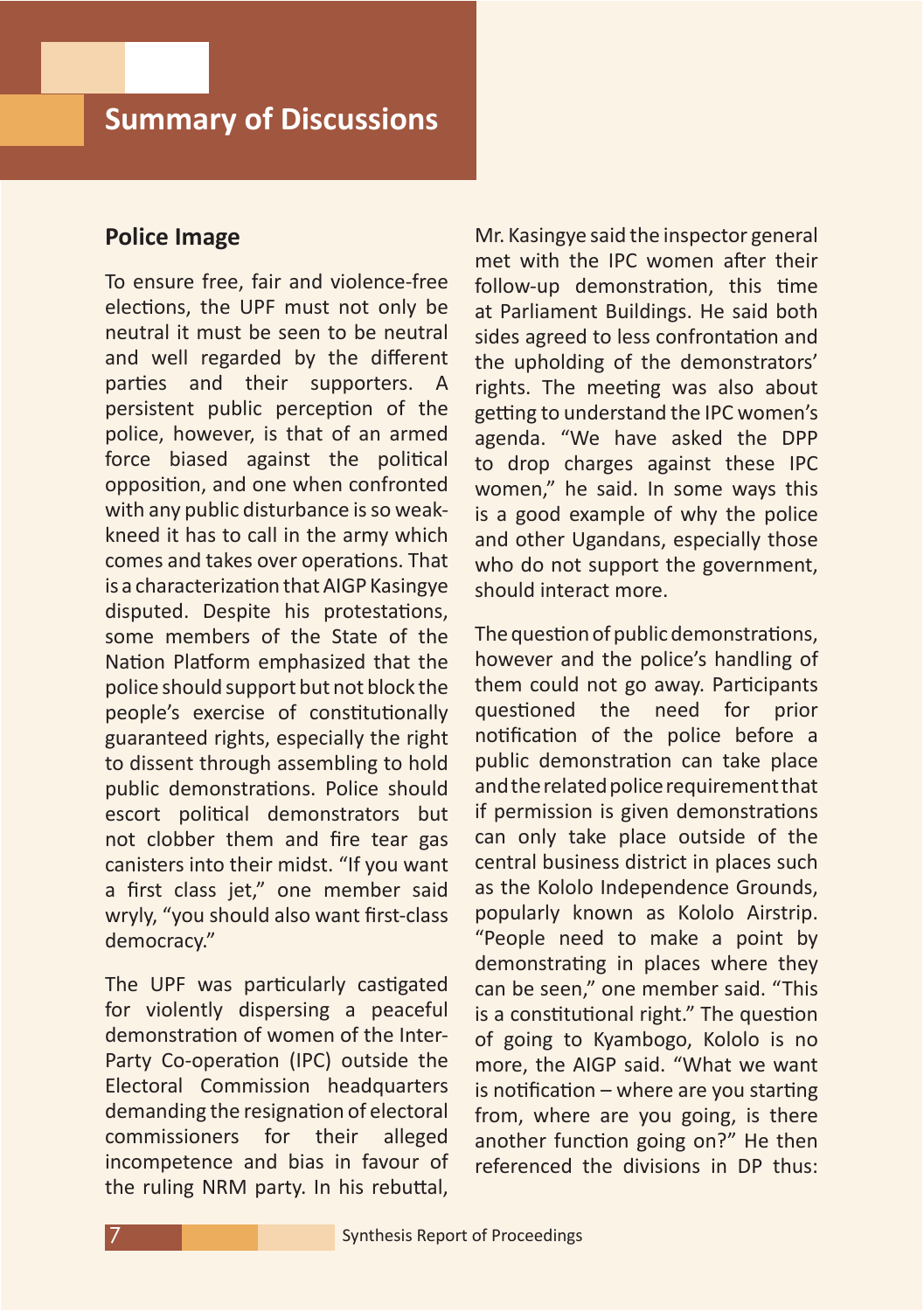Imagine Dr [Bayiga] Lulume's group and [Norbert] Mao's group collide, you will say, police, how can you do that? So we want to be informed seven days in advance to allow for planning. Unaddressed, however, was why demonstrations about political matters almost always end in chaos involving the police and the demonstrators and not those about, say, advocating the end of domestic violence. It could be becausedemonstrationsaboutstraight political issues carry with them the germ that has the potential to threaten the hold on power of the ruling elite and thus must be confronted and put down quickly and forcibly. Not so a demonstration about the need to end hunger in Uganda.

Going back to the theme of cooperation, it was suggested that those who want to organize demonstrations ought to be civil enough to not "appeal to the police's worst impulses. Don't go to police hoping to be blocked [from demonstrating]. In turn, police should give advice in good faith instead of threatening: let them come they will see. We should watch our language." Giving himself as an example, Mr. Kasingye said he once told an opposition politician that he would finish his latest three-year contract as assistant inspector general in May 2012 and the politician retorted: "But we will have come in, in 2011." The implication, in Mr. Kasingye's mind, was that if the opposition party to

which the politician belonged won state power, the UPF would be purged. The AIGP said he thought to himself: "If you say that to me, what stops me from stopping you from coming to power in the first place? What stops me from being biased against you so that you do not come to power and chase me from my job? I thought that was unfortunate. I have children in this country." All of this seems to point to a high level of toxicity in national discourse. Ugandan politics has increasingly come to be couched in binary oppositions  $-$  us against them; we are good and they are evil. The exclusivist language and the politics it espouses leave no grey areas, no nuances. Is there no basic consensus on anything amongst members of the political establishment in Uganda?

Much as the impartiality of the police is critical to free and fair elections, people will always question small things here and there. When you have people contending, there will be disputes and that is true of any country. But if the head of a political party says "the police did not vote me", as one said publicly, this shows how partial such a person is, Mr. Kasingye said. When do the police officers vote when there are 21,000 polling centers and fewer police officers than the centers, as was the case previously? He said the police do not vote because they are keeping law and order at polling centers. To ensure that the members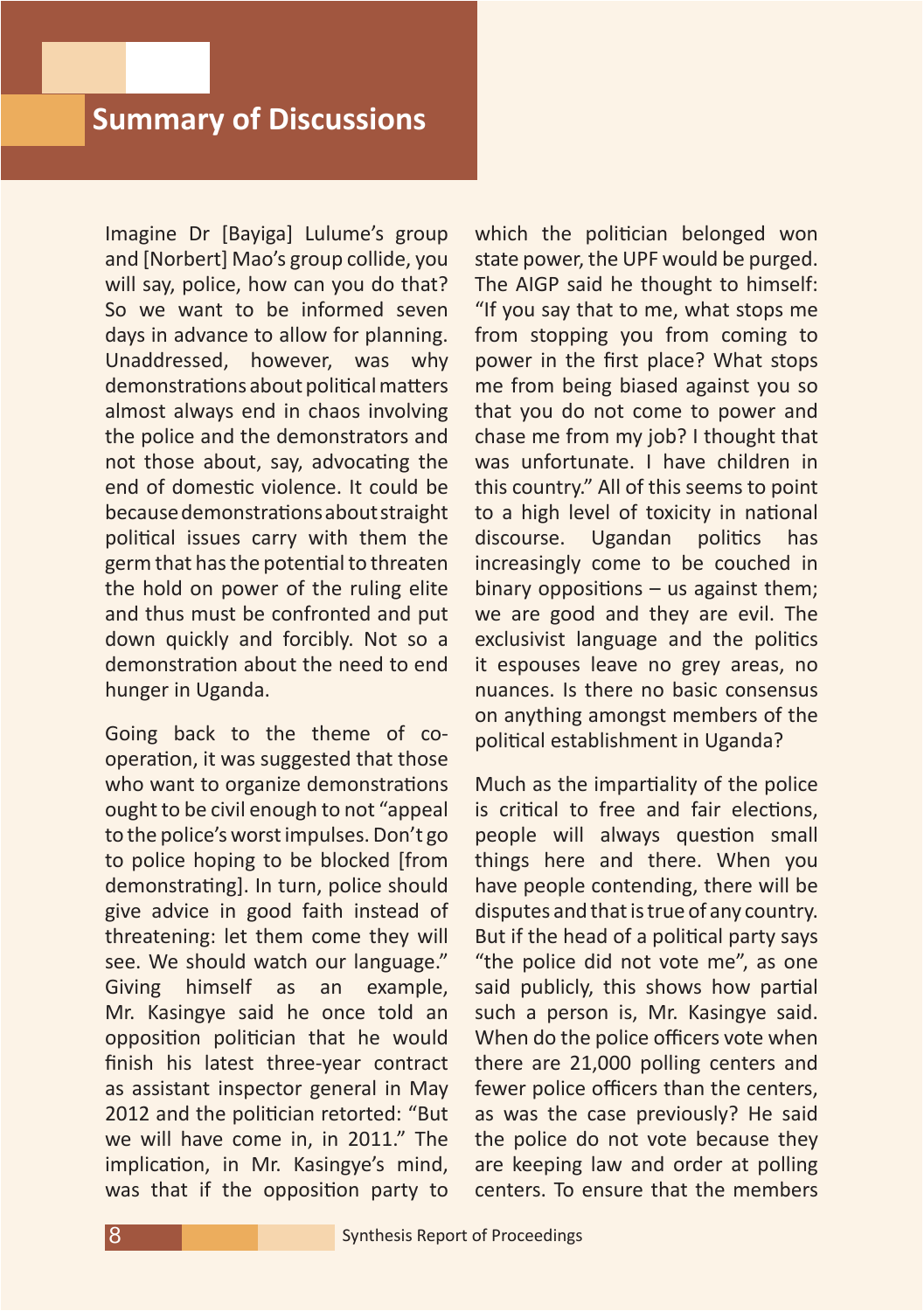

*A section of the State of the Nation Platform core group members that attended the 6th session on March 5, 2010*

of the force are not disenfranchised any more, the police leadership and the Electoral Commission are working to ensure that police officers vote just before the election date as is done in some countries.

When will police have improved capacity to avoid calling in the army during election time and during other instances like rioting in Kampala? Why have the police not explained the Kiboko Squad that emerged out of Central Police Station in Kampala during demonstrations in 2007? With successive demonstrations, both the police and the demonstrators are using more vicious means. The setting up of squads (or paramilitary gangs) of young men wielding sticks and stones by different political players is because the police are not controlling squads like Kiboko. Indeed, the people's alleged increasing loss of confidence in the UPF may lead to violence. The barrage of questions and comments did get the AIGP running for cover. He held fast.

He said each political party had wanted to create its own paramilitary squad but that had been strongly and successfully discouraged and therefore there are not any more such groups.

Without coming clean on the Kiboko Squad, the AIGP said the police would continue to work with lawful agencies such as the Electoral Commission, and other security organs before, during, and after elections. There is no harm in co-operating with "our [constitutionally established] sister agencies" in ensuring that elections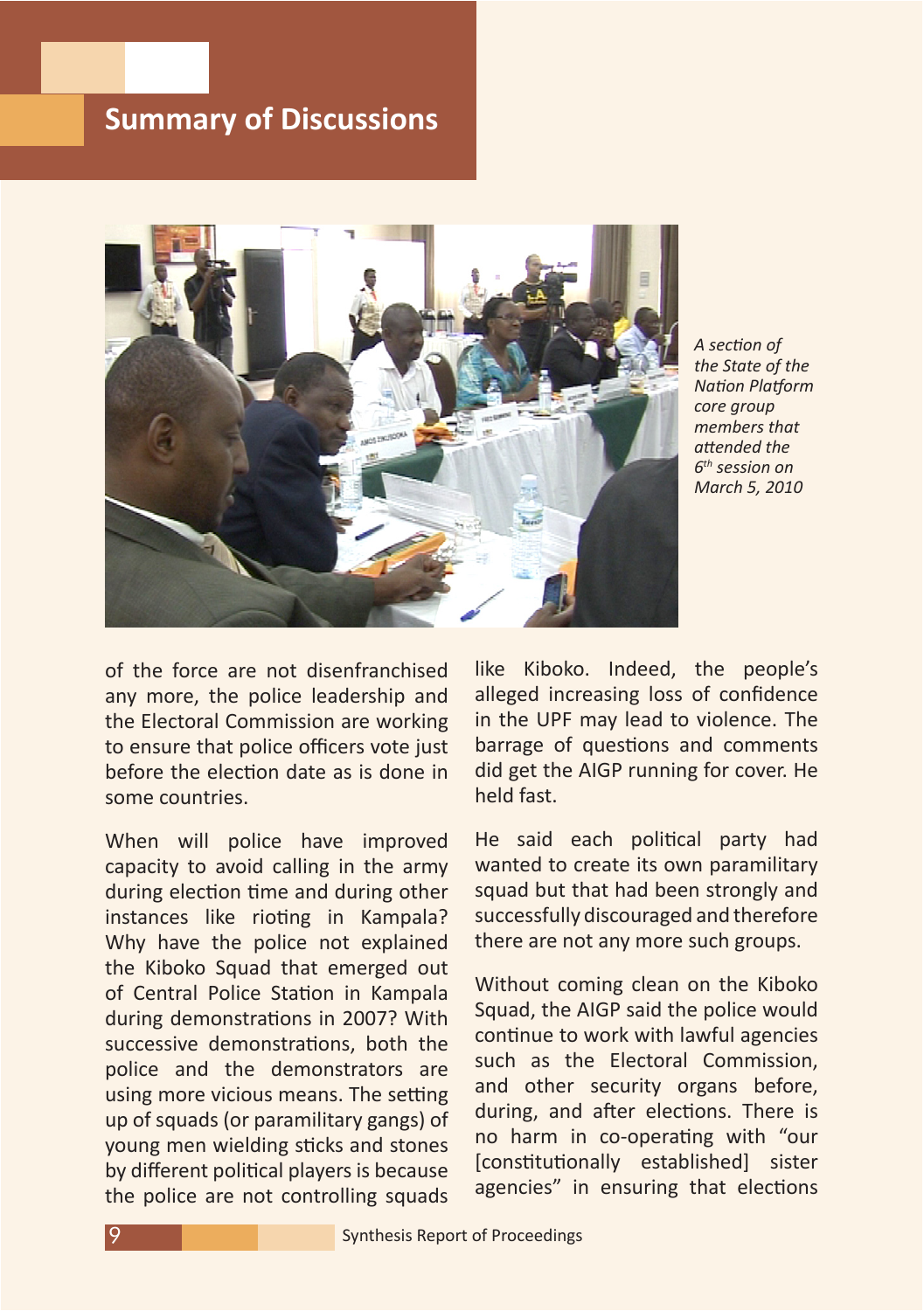are free of violence. What is wrong with the army and the police patrolling together to make sure there is a conducive environment for elections? The officer's question, otherwise rhetorical, still got an answer from one participant: "What is wrong is that when the army comes in, it takes over. I would be happy if the police are in charge. But is that practical? If you want military support, have a [known] unit in the army you can call on." Mr. Kasingye said that the police use the Military Police, the civil arm of the army, when the situation demands. And that there is a chain of command and the police is always in charge. Possibly it helps that the inspector general of police is an army major general.

Ultimately, the question remains: Can the Uganda Police Force as presently constituted and led capable of delinking itself from the command of the President and the candidates in the President's party given that most of the politicians the courts have found guilty of electoral offences have been members of the ruling party?

#### **Worthwhile Ideas**

- Establish a committee involving police and representatives of political parties to make it easy for them to pass on complaints.
- The Electoral Commission and the

leadership of the Uganda Police Force should work to ensure that police officers, almost all of whom are always on duty on polling day, vote before the election date.

- Uganda should eliminate police barracks. This is because the barracks shield the police away from the people they are supposed to protect in a civil way and they only come out as "a fist of the state". That is something that does not help the image of the UPF. The police should, therefore, live amongst the wananchi. After all, the current nature of barracks was part of the colonial control project. Kira Road Police Station, for example, was meant to protect white people who lived up Kololo Hill from the Africans who lived down below. The same could be said of Jinja Road Police Station.
- Wandegeya Police and Central Police Station aimed at keeping Nakasero Hill, another white settlement, safe from the 'natives'. Location of police stations established in the colonial era around the country had quite similar intentions. "The police will soon live in the communities following the implementation of a planned public -private partnership strategy," AIGP Kasingye said and declined to give details saying the time was not yet.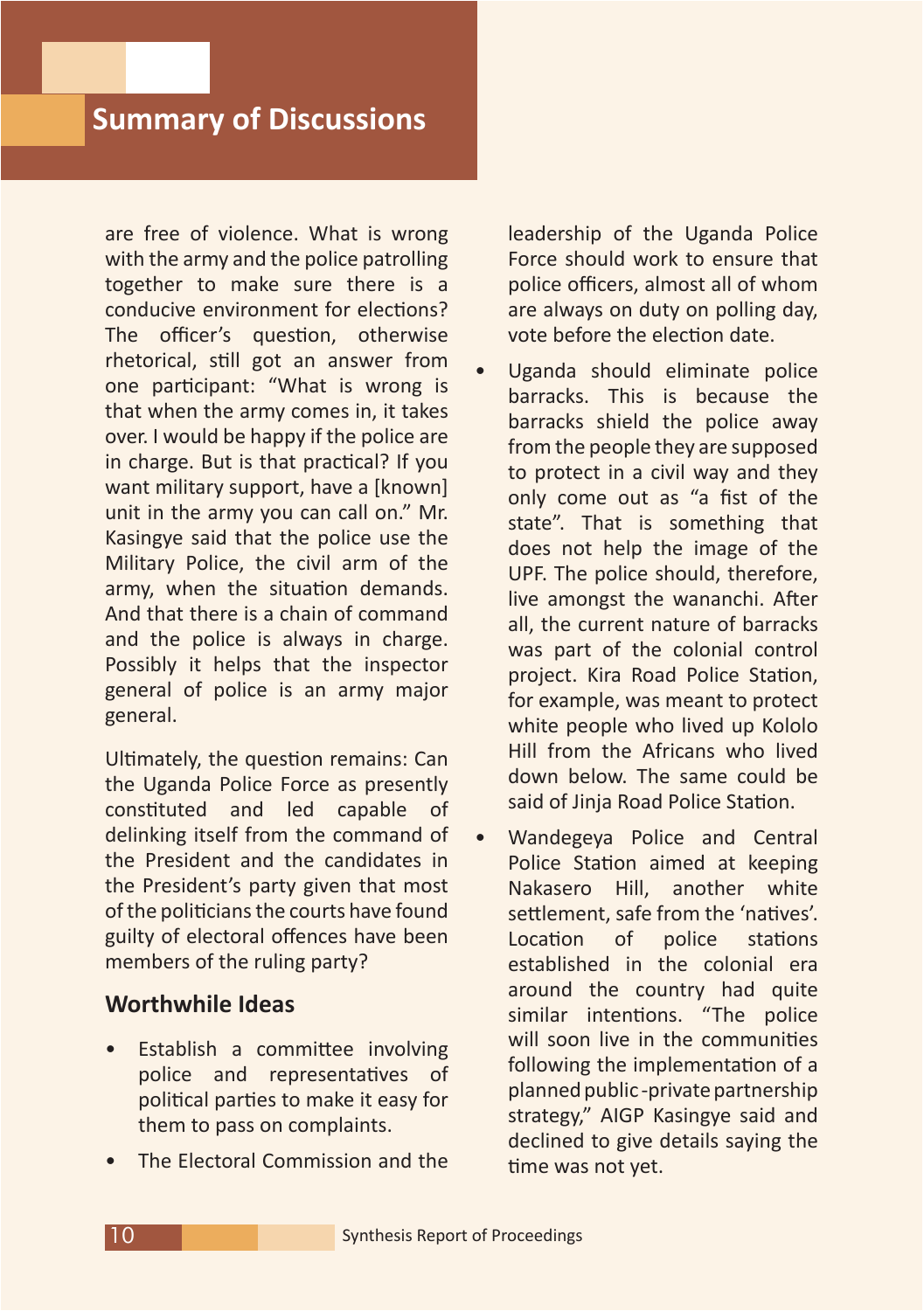## **Annex: List of Participants**

| <b>NO</b>      | <b>NAME</b>                                                            | <b>CONTACTS &amp; E-MAIL ADDRESS</b>                                                                                                      |
|----------------|------------------------------------------------------------------------|-------------------------------------------------------------------------------------------------------------------------------------------|
| 1.             | Hussein R. Kashilling                                                  | M/SKashilling, Rugaba & Associates<br>Plot 14 Nakasero Road<br>P.O. Box 22226, Kampala<br>0717-771177<br>0712 090060<br>hrugaba@gmail.com |
| 2.             | Hon. Beatrice Byenkya<br>Woman Representative Hoima<br><b>District</b> | Parliament of Uganda<br>P.O Box 7178<br>Kampala<br>+256 772 664 694<br>+256 712 664 694<br>bbyenkya@parliament.go.ug                      |
| $\overline{3}$ | Bruce Balaba Kabaasa<br>Convocation chairman                           | <b>Makerere University</b><br>P.O Box 7062,<br>Kampala, Uganda<br>+256 414 532631/4<br>0392-548929<br>brucekabaasa@yahoo.com              |
| 4              | Dr. Peter Mwesige<br><b>ACME</b>                                       | <b>Communication Department</b><br>Makerere University Kampala<br>P.O. Box 7062<br>+256 772-313067<br>mwesige@yahoo.com                   |
| 5              | Morrison Rwakakamba<br><b>Secretary General</b>                        | <b>Uganda National Chamber of Commerce</b><br>& Industry<br>0712070181/0777 164660<br>rwakakamba@yahoo.co.uk                              |
| $6\phantom{a}$ | Samuel Mpimbaza Hashaka                                                | RDC, Tororo<br>P.O Box 1<br>Tororo or<br>P.O Box 352<br>+256 772507182<br>Hashaka.samuel@yahoo.com                                        |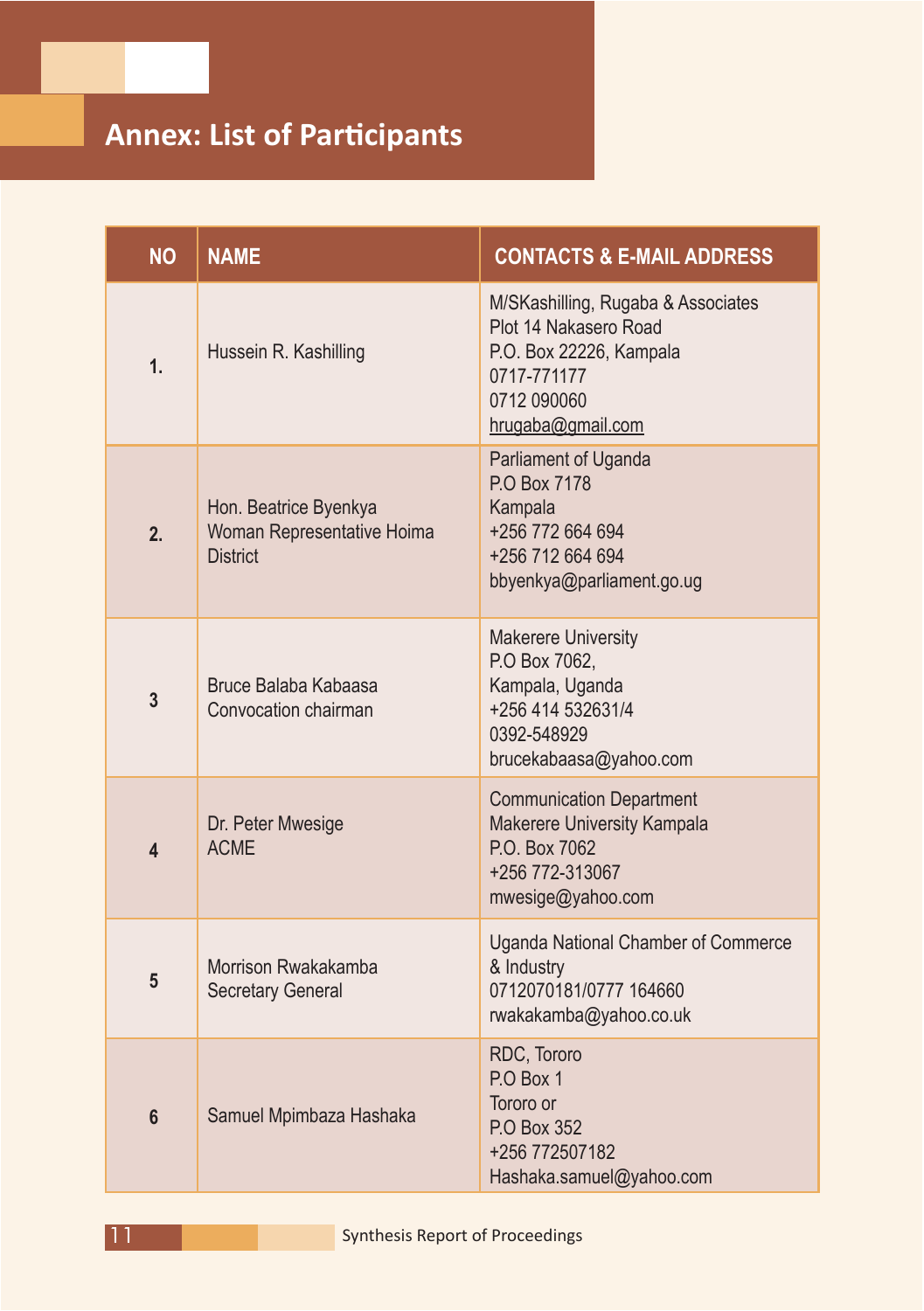| $\overline{7}$ | Charles Mwanguhya Mpangi<br><b>Political Editor</b>                                  | <b>Monitor Publications Limited</b><br>P. O. Box 12141, Kampala - Uganda.<br>Plot 29-35, 8th Street, Industrial Area.<br>+256 41232367<br>+256 772 601097<br>cmwanguhya@monitor.co.ug                                   |
|----------------|--------------------------------------------------------------------------------------|-------------------------------------------------------------------------------------------------------------------------------------------------------------------------------------------------------------------------|
| 8              | Mukasa Mbide<br><b>Vice President</b>                                                | Uganda Young Democrats (UYD)<br><b>London Chambers</b><br>Johnson Street Kampala<br>P.O Box 1658 Kampala Uganda<br>+256-772-642146<br>Mob: +256 752 697046<br>uydemocrat@yahoo.co.uk /<br>mbiddefoundation@yahoo.co.com |
| 9              | <b>Charles Rwomushana</b>                                                            | +256 772-633-808<br>chechenhot@yahoo.co.uk                                                                                                                                                                              |
| 10             | <b>Fred Bamwine</b><br><b>Deputy Resident District</b><br><b>Commissioner Nakawa</b> | <b>RDC Nakawa Division</b><br>+256 772 423658<br>fkbamwine@yahoo.com                                                                                                                                                    |
| 11             | Arinaitwe Rugyendo<br><b>Red Pepper Columnist</b>                                    | Plot 2388 Jinja Road Namanve<br>P.O Box 7335<br>+156 772-786961<br>+256 41-570542, +256 31-279410<br>rugyendo@gmail.com                                                                                                 |
| 12             | Thomas Tayebwa<br><b>MUK Convocation</b>                                             | <b>Makerere University</b><br>Senate Building,<br><b>Convocation Office</b><br>0772 755622/0702200400<br>tayebwatom@yahoo.co.uk                                                                                         |
| 13             | Kamugisha Leonard<br>Coordinator                                                     | Mubende Town Council Network of Peace<br>Living With HIV/AIDS<br>Main Street next to the Town Council<br>P.O Box 7 Mubende<br>+256 774259446 (0772671192)<br>kamleonard@yahoo.co.uk                                     |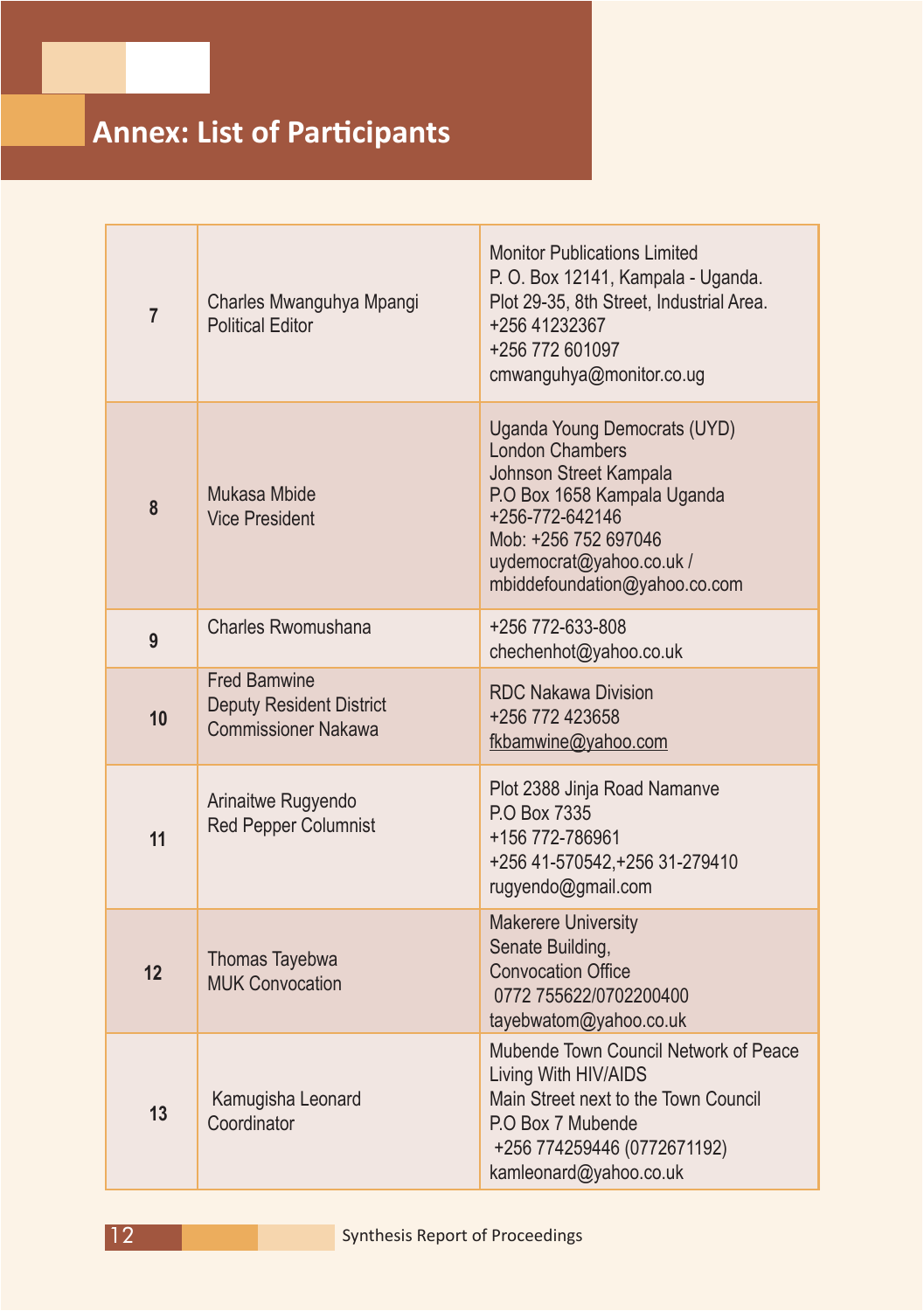| 14 | Asan Kasingye<br><b>Assistant IGP</b>          | <b>Uganda Police Force</b><br>Hotline +256 77 2 589457<br>+256 714 667710<br>+246 782 948464                                                                                                               |
|----|------------------------------------------------|------------------------------------------------------------------------------------------------------------------------------------------------------------------------------------------------------------|
| 15 | Mark Kashaija-<br>Office of the Prime Minister | P.O. Box 341<br>Kampala<br>Uganda<br>+256 41-232222<br>0717-874925/0772-445769                                                                                                                             |
| 16 | <b>Francis Nshekanabo</b>                      | Kiwanuka & Karugire Advocates<br>P.O Box 6061<br>Acacia Avenue, Kololo<br>0774-685421                                                                                                                      |
| 17 | Angelo Izama                                   | Daily Monitor<br>Plot 29-35, 8 <sup>th</sup> Street Industrial Area<br>P.O Box 12141, Kampala<br>+256 712 005586*<br>+256 751800999<br>angelo@monitor.co.ug<br>izama.angelo@gmail.com<br>izamaus@yahoo.com |
| 18 | Peter Kibazo<br><b>Talk Show Host</b>          | <b>WBS TV</b><br>P.O.Box 5914<br>Kampala<br><b>Spear House</b><br>Plot 22 Jinja Road<br>Mob: 0772-635991, 0702500500<br>Email: p_kibazo@yahoo.co.uk                                                        |
| 19 | Sheila Kawamala                                | BF School for International Leadership<br>Training (BF SILT)<br>+256 772 403120<br>smkawama@yahoo.com                                                                                                      |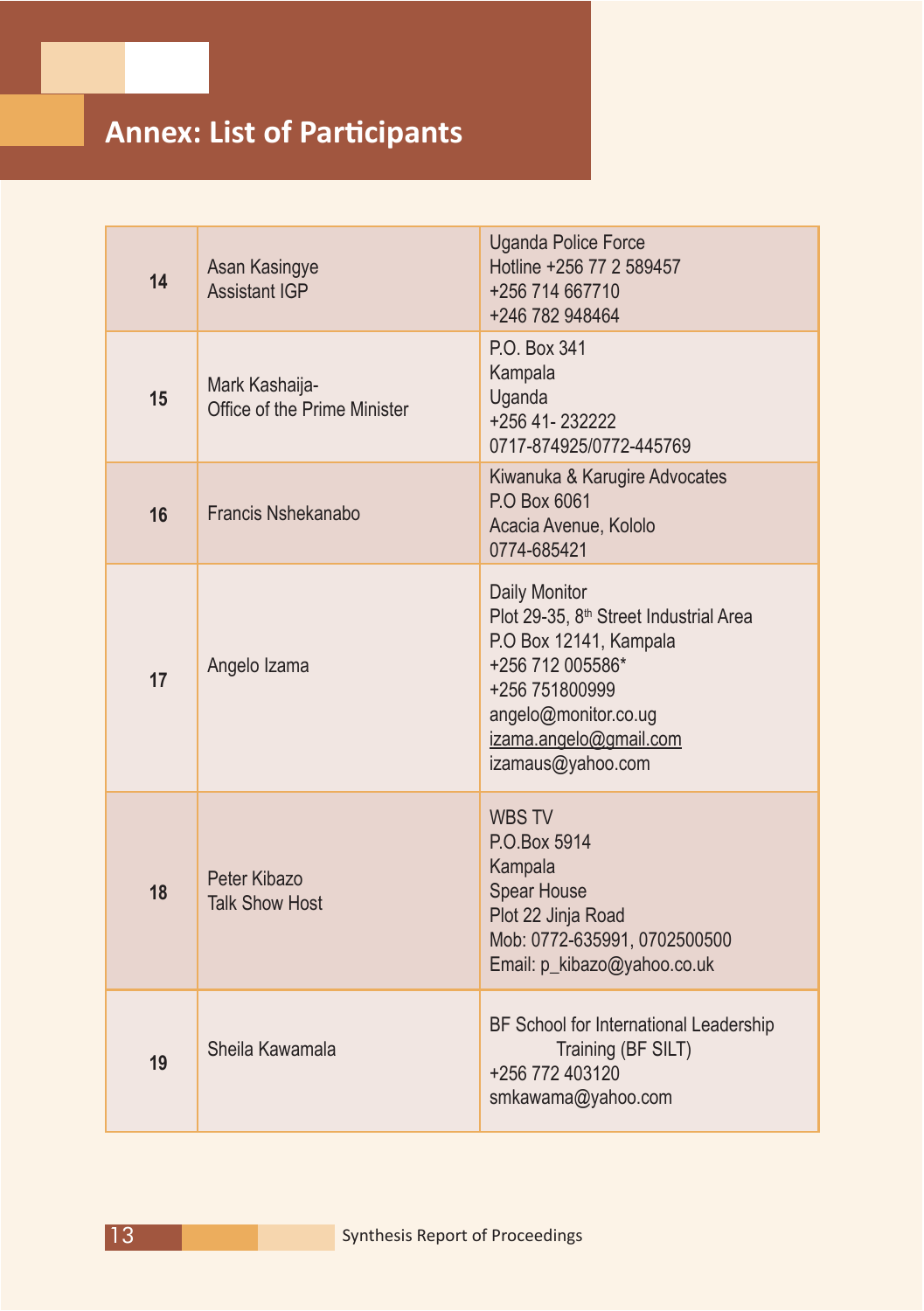## **Annex: List of Participants**

| 20 | Tayebwa Bernard<br>President of the Uganda<br>Cooperative Alliance (UCA) | Uganda Cooperative Alliance Ltd<br>Plot 47/49, Nkrumah Road<br>P.O. Box 2215Kampala-Uganda<br>Tel; 256-414-258898/4,8<br>Fax: 256-414-258556<br>btayebwa@uca.co.ug             |
|----|--------------------------------------------------------------------------|--------------------------------------------------------------------------------------------------------------------------------------------------------------------------------|
| 21 | Hon. Lydia Wanyoto<br><b>EAC Legislative Assembly</b>                    | Parliament of Uganda<br>P.O Box 7178<br>Kampala<br>256414377180<br>+256 772 588 429<br>Imwanyoto@yahoo.co.uk                                                                   |
| 22 | Hon. Norbert Mao                                                         | Chairperson, Gulu District Local<br>Government,<br><b>District Headquarters Airfield Road</b><br>P.O Box 2 Gulu<br>+256 772 885688<br>+256 772 222246<br>mpmao@yahoo.com       |
| 23 | <b>Bernard Tabaire</b>                                                   | P.O Box 34911<br>Kampala.<br>bentab@hotmail.com<br>0772575140                                                                                                                  |
| 24 | <b>Kiranda Yusuf</b>                                                     | Programme Officer<br>Konrad Adenauer Stiftung<br>0772-971969<br>Kas.kiranda@gmail.com                                                                                          |
| 25 | Edgar Tabaro                                                             | 0712-441599<br>emtabaro@gmail.com                                                                                                                                              |
| 26 | Sophie Kyagulanyi<br>Research & Policy Analyst -<br>Governance           | ActionAid Uganda<br>Tel: +256 (039) 2220 002/3   (077) 2220 004<br>Tel: +256 (0414) 510016   510363   510258<br>Mobile: +256 (077) 2594 640<br>Sophie.Kyagulanyi@actionaid.org |